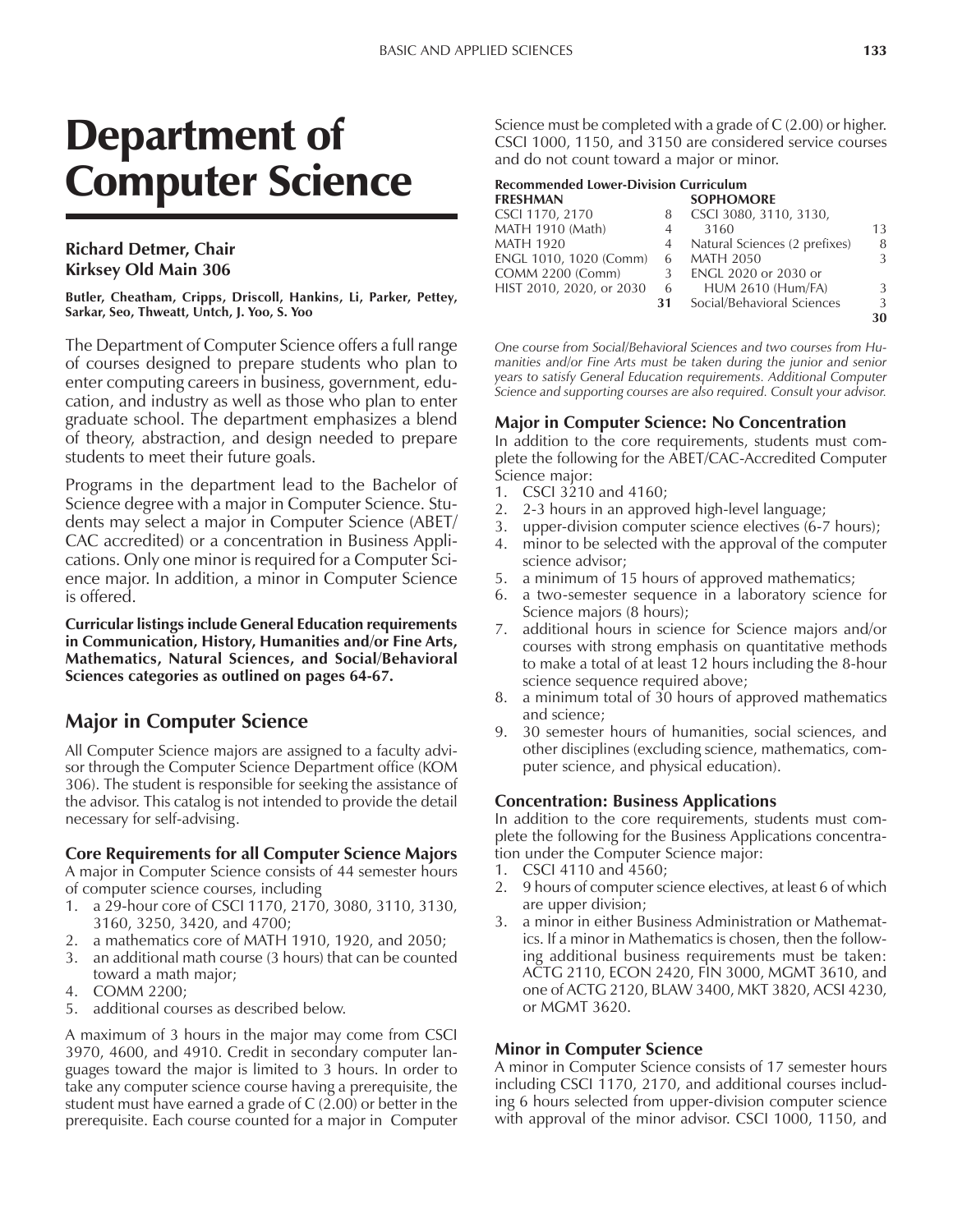3150 are considered service courses and do not count toward a major or minor. CSCI 3420 does not count toward a Computer Science minor. Credit in secondary computer languages toward a minor is limited to three hours. A GPA of 2.00 is required in the Computer Science minor.

#### **Class Attendance Policy**

The instructor can at his/her own discretion drop a student after two class meetings if the student fails to attend the first two class meetings.

## **Courses in Computer Science [CSCI]**

- **1000 Computer Literacy.** One credit. An introduction to computers at the non-professional level. Major topics include historical development; impact on society; ethics, applications, languages, and terminology with emphasis on personal computers; productivity tools: word processor, spreadsheet, and Internet. Does not count for Computer Science major or minor.
- **1150 Computer Orientation.** Three credits. A general introduction to computers with an emphasis on personal computing, database, word processing, presentation graphics, spreadsheets, and Internet tools. Does not count for Computer Science major or minor.
- **1170 Computer Science I.** Four credits. Prerequisite: Sufficient background in algebra and trigonometry. The first of a two-semester sequence using a high-level language; language constructs and simple data structures such as arrays and strings. Emphasis on problem solving using the language and principles of structured software development. Three lectures and one two-hour laboratory.
- **2170 Computer Science II.** Four credits. Prerequisite: CSCI 1170 or equivalent. A continuation of CSCI 1170. Topics include introductory object-oriented programming techniques, software engineering principles, records, recursion, pointers, stacks and queues, linked lists, trees, and sorting and searching. Three lectures and one two-hour laboratory.
- **3031- Computer Languages.** One to three credits. Prerequisite: CSCI
- **3038** 2170 or consent of instructor. An opportunity for a Computer Science major or minor to gain experience and training in a secondary language. Covers the syntax, advantages, disadvantages, limitations, and selected applications of a language. Credit will not be given toward a Computer Science major or minor if credit has been received for the same language in another course. May be repeated for up to three hours credit in the major or minor.
	- **3031 C-Language.** Two credits.
	- **3032 FORTRAN.** Two credits.
	- **3033 Java.** Three credits.
	- **3034 Pascal.** Three credits.
	- **3035 Smalltalk.** Two credits.
	- **3036 UNIX C-Shell Programming.** One credit.
	- **3037 Visual Programming.** Three credits.
	- **3038 Python.** Three credits.
- **3080 Discrete Structures.** Three credits. Prerequisites: CSCI 1170 and MATH 1910 or consent of instructor. Topics include formal logic, proof techniques, matrices, graphs, formal grammars, finite state machines, Turing machines, and binary coding schemes.
- **3110 Advanced Data Structures.** Three credits. Prerequisite: CSCI 2170; corequisite: CSCI 3080. Topics include additional object-oriented programming techniques, algorithm design, analysis of algorithms, advanced tree structures, indexing techniques, internal and external sorting, graphs, and file organizations.
- **3130 Introduction to Computer Architecture.** Four credits. Prerequisite: CSCI 3160. Organization and basic architecture of computer systems. Topics include hardware components of digital computers, microprogramming, and memory management. Laboratory exercises involve logical, functional properties of components from gates to microprocessors. Three lectures and one two-hour laboratory.
- **3150 Technology Tools.** One to three credits. Prerequisite: CSCI 1000 or equivalent or permission of instructor. The use, history, and impact of technology tools. Hands-on laboratory exercises. Does not count for Computer Science major or minor.
- **3160 Introduction to Assembly Language.** Three credits. Prerequisite: CSCI 1170 or equivalent. Computer architecture and assembly language. Major emphasis on addressing techniques, macros, and program segmentation and linkage.
- **3180 Introduction to Numerical Analysis.** Three credits. (Same as MATH 3180.) Prerequisites: MATH 1920 and CSCI 1170. Topics include series approximation, finite differences interpolation, summation, numerical differentiation and integration, iteration, curve fitting, systems of equations and matrices, and error analysis.
- **3210 Theory of Programming Languages.** Three credits. Prerequisite: CSCI 2170; corequisite: CSCI 3080. Syntax and theory of multiple languages covered with emphasis on binding times, parsers, grammars, finite automata, regular expressions, type checking and equivalence, scope of variables, exception handling, parameter passing, and storage management.
- **3250 Operating Systems.** Three credits. Prerequisites: CSCI 2170 and 3160. Concepts and facilities of an operating system. Major concepts in memory, processor, device, and information management are covered as well as interrelationships between the operating system and the architecture of the computer system.
- **3420 Social, Ethical, and Legal Implications of Computing.** Two credits. Prerequisites: A three-hour course in computing, COMM 2200, and junior standing. Introduction to the impact of computers on society and the ethical and legal issues confronting computer users and professionals. Does not count toward a minor in Computer Science.
- **4110 Advanced Commercial EDP.** Three credits. Prerequisite: CSCI 2170 or equivalent. File management in business applications. Structuring and identification of files stressed along with software engineering principles. COBOL language used as the implementation tool.
- **4130 Microprocessor Operation and Control.** Three credits. Prerequisite: CSCI 3160. Digital systems based around microcomputers, microcomputer architecture, logic replacement, memory design, timing considerations, input/output design, interfacing, robotics, and total system design.
- **4160 Compiler Design and Software Development.** Three credits. Prerequisites: CSCI 3110 and 3160. The various phases of a compiler along with grammars, finite automata, regular expressions, LR parsing, error recovery, backward and forward flow analysis, and code optimization. A term project consisting of the design and construction of a functional complier required.